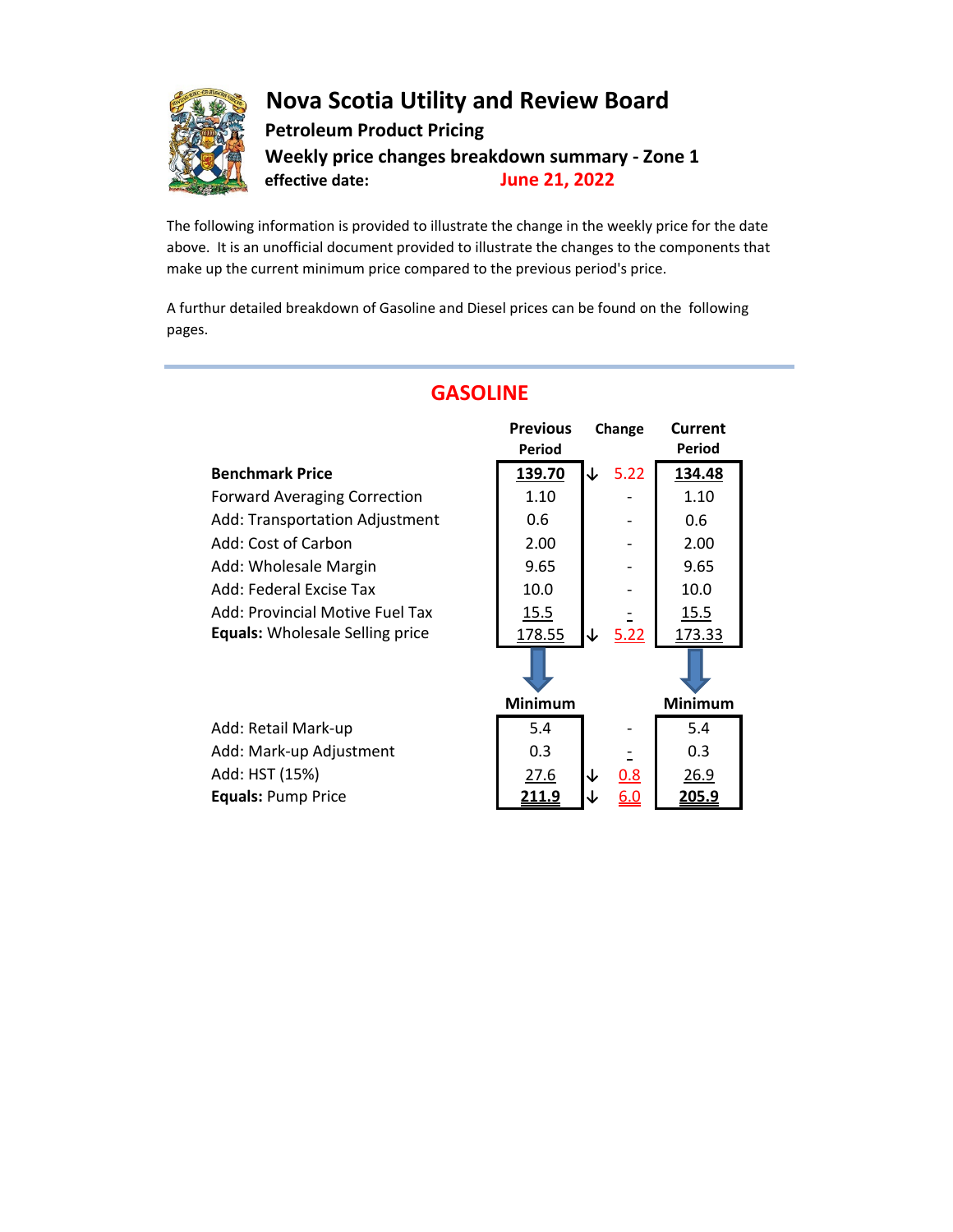

**Nova Scotia Utility and Review Board Petroleum Product Pricing Breakdown of Weekly Prices - Zone 1 Effective date:**

### **June 21, 2022**

The following information is provided to illustrate the calculation of the weekly price set for the date above. It is an unofficial document provided to assist in understanding of the components of the pump price.

### **Price Breakdown:**

### **GASOLINE**

| <b>Previous Benchmark Price</b>                 | 139.70  |         | see Note 1 below  |  |
|-------------------------------------------------|---------|---------|-------------------|--|
| Changes in Benchmark during period:             |         |         |                   |  |
| Net change in NYMEX commodity price (US\$)      | $-6.87$ |         |                   |  |
| Converting commodity prices to Canadian dollars | 1.65    |         |                   |  |
| <b>New Benchmark Price</b>                      |         | 134.48  |                   |  |
| Forward Averaging Correction (current week)     |         | 1.10    |                   |  |
| <b>Add: Transportation Adjustment</b>           |         | 0.6     |                   |  |
| Add: Cost of Carbon                             |         | 2.00    |                   |  |
| Add: Wholesale Margin                           | 9.65    |         | see Note 6 below  |  |
| Add: Federal Excise Tax                         | 10.0    |         | see Note 7 below  |  |
| Add: Provincial Motive Fuel Tax                 | 15.5    |         | see Note 8 below  |  |
| Equals: Wholesale Selling price (rounded)       | 173.33  |         |                   |  |
|                                                 |         |         |                   |  |
|                                                 | Minimum | Maximum |                   |  |
| Add: Retail Mark-up                             | 5.4     | 7.4     | see Note 9 below  |  |
| Add: Mark-up Adjustment                         | 0.3     | 0.5     | see Note 10 below |  |
| Add: HST (15%)                                  | 26.9    | 27.2    |                   |  |
| <b>Equals: Pump Price</b>                       | 205.9   | 208.4   |                   |  |

### **Benchmark price changes during the period:**

The most significant changes in weekly pump prices occur as a result of (1) changes in the NYMEX market price for gasoline (not crude oil), and (2) changes in the value of the Canadian dollar. The table above attempts to show the net effect of each component over the pricing period.

While crude oil and gasoline are related products they are subject to different supply and demand influences and thus their market prices can change very differently in any given pricing period. The more accurate gasoline market values are used for setting pump prices.

### **Notes:**

| $\mathbf{1}$   | Benchmark price is the average of the daily average NYMEX market price for refined gasoline for the |                         |
|----------------|-----------------------------------------------------------------------------------------------------|-------------------------|
|                | last pricing period (Thursday to the following Wednesday) stated in Canadian dollars. This analysis |                         |
|                | is prepared by Board staff weekly based on the formula above, using mandated sources of data.       |                         |
| $\overline{2}$ | NYMEX is the abbreviation for the New York Merchantile Exchange. It is the closest and most         |                         |
|                | relevant market for gasoline trading in North Eastern North America.                                |                         |
| 3              | Forward averaging is a correction or "trueing up" to account for the difference between historical  |                         |
|                | numbers used to set the price and the actual price for the period. On a weekly basis the Board has  |                         |
|                | discretion on whether to use this mechanism and the magnitude that is applied. More on Forward      | <b>Click Here</b>       |
|                | averaging is available at:                                                                          |                         |
| 4              | Transportation adjustment is the amount included to account for shipping costs to move the          | 2006 Decision           |
|                | product from the refinery or tank farm to the retail station. It varies by zone, and a hearing is   |                         |
|                | required to amend it. More on the transportation allowance can be found in the Board's 2006,        | 2011 Decision           |
|                | 2011 and 2016 Decisions:                                                                            | 2016 Decision           |
| 5              | Cost of Carbon, is the cost of carbon at the floor price of the next auction plus any adjustment    |                         |
|                | required based on settlement price at the most recent auction, converted into Canadian Cents per    | Cap-&-Trade Regs        |
|                | litre. More on the Cap-and-Trade Program and how the cost of carbon is applied to regulated         |                         |
|                | gasoline can be found to the right.                                                                 | <b>PPP Regs</b>         |
| 6              | Wholesale margin is a fixed amount included in the price to cover wholesalers' costs and permit a   | 2006 Decision           |
|                | reasonable profit. A hearing is required to amend the margin. More information on the wholesale     | 2012 Decision           |
|                | margin can be found in the Board's 2006, 2012, and 2021 Decisions.                                  | 2021 Decision           |
| $\overline{ }$ | Federal Excise Tax is the amount of tax set by the Government of Canada.                            |                         |
| 8              | Provincial Motive Fuel Tax is the amount of tax set by the Province of Nova Scotia and is primarily |                         |
|                | used for highway maintenance.                                                                       |                         |
| 9              | Retail margin is the variable amount allowed to retail station operators to cover their costs and   | 2006 Decision           |
|                | permit a reasonable profit. There is a minimum and maximum retail margin to allow for some          | 2011 Decision           |
|                | flexibility and competition. A hearing is required to amend the margins. More information on        | 2016 Decision           |
|                | retail margins can be found in the Board's 2006, 2011, 2016, and 2021 Decisions:                    | 2021 Decision           |
| 10             | Retail Mark-up Adjustment is an adjustment made to Retail Mark-ups to account for lower ongoing     | 2021 follow-up Decision |
|                | sales volumes during the COVID-19 pandemic recovery.                                                |                         |
| 11             | Some figures are rounded to One Hundredth of a cent (Benchmark, Wholesale Selling Price) while      |                         |
|                | the Pump Price is rounded to the tenth of a cent. Sections 16, 17, and 18 of the Regs deal with how | <b>PPP Regs</b>         |
|                | these line items are to be expressed:                                                               |                         |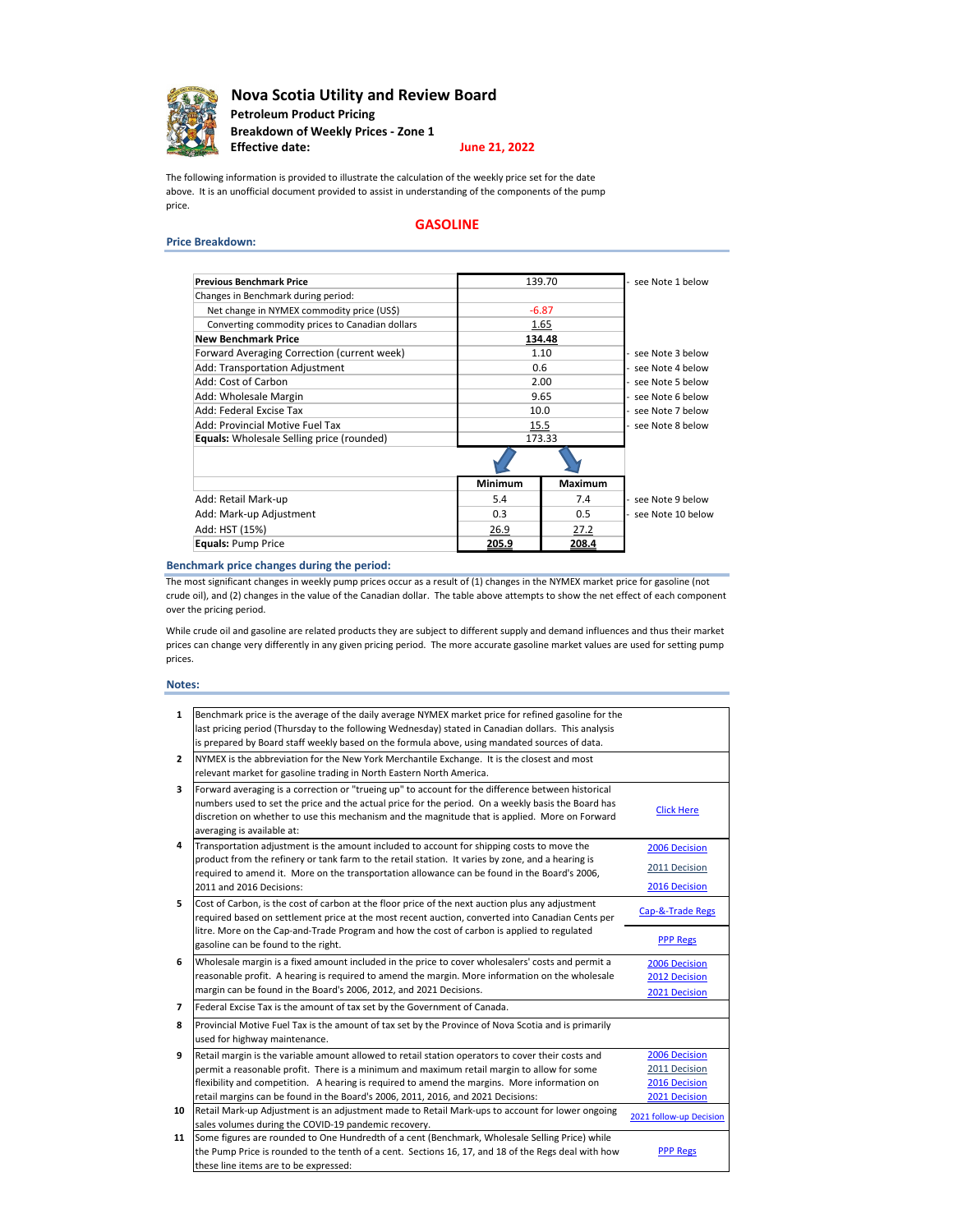

## **Nova Scotia Utility and Review Board Petroleum Product Pricing Weekly price changes breakdown summary - Zone 1 effective date: June 17, 2022**

The following information is provided to illustrate the change in the weekly price for the date above. It is an unofficial document provided to illustrate the changes to the components that make up the current minimum price compared to the previous period's price.

A furthur detailed breakdown of Gasoline and Diesel prices can be found on the following pages.

|                                        | <b>Previous</b><br>Period |   | Change     | Current<br>Period |
|----------------------------------------|---------------------------|---|------------|-------------------|
| <b>New Benchmark Price</b>             | 145.89                    | 个 | 5.67       | 151.56            |
| <b>Forward Averaging Correction</b>    | 1.50                      | 个 | 0.90       | 2.40              |
| Add: Winter Blending applied           | 0.00                      |   |            | 0.00              |
| Add: Transportation Adjustment         | 0.6                       |   |            | 0.6               |
| Add: Cost of Carbon                    | 1.50                      | 个 | 1.05       | 2.55              |
| Add: Wholesale Margin                  | 10.65                     |   |            | 10.65             |
| Add: Federal Excise Tax                | 4.0                       |   |            | 4.0               |
| Add: Provincial Motive Fuel Tax        | 15.4                      |   |            | 15.4              |
| <b>Equals:</b> Wholesale Selling price | 179.54                    | 个 | 7.62       | 187.16            |
|                                        |                           |   |            |                   |
|                                        | Minimum                   |   |            | Minimum           |
| Add: Retail Mark-up                    | 5.4                       |   |            | 5.4               |
| Add: HST (15%)                         | 27.7                      | ↑ | 1.1        | 28.9              |
| <b>Equals: Pump Price</b>              | 212.7                     | ኅ | <u>8.7</u> | 221.4             |

# **DIESEL**